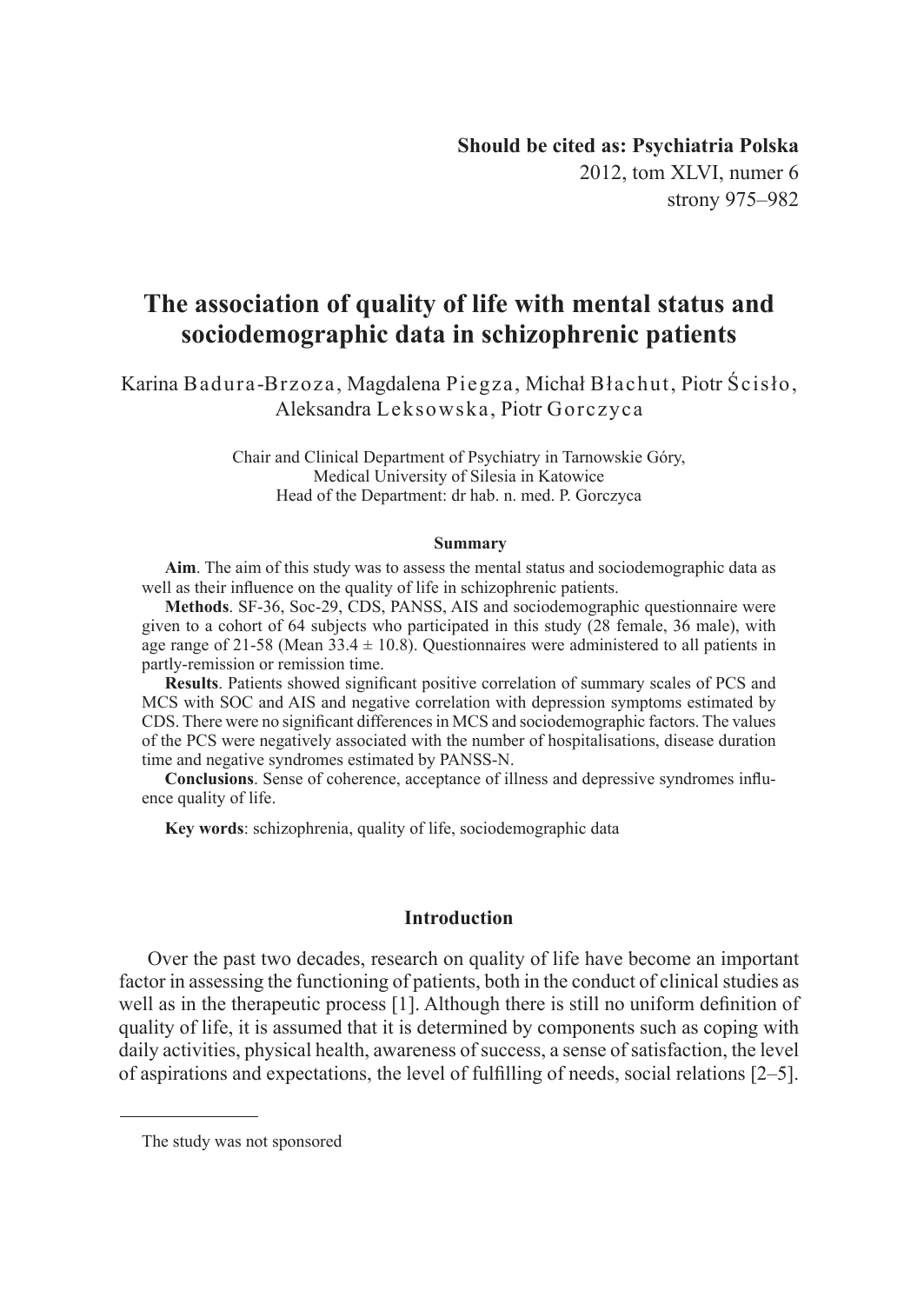Schizophrenia is a disease of a chronic course and may have a significant impact on all of the above components of quality of life. Repeated periods of exacerbation and remission, numerous hospitalizations, increasing negative symptoms, the need for constant medication make the patients exposed to the effects of prolonged and severe stress. They are often helpless in the face of recurrent disease, have a sense of lack of control over what happens to them during the occurrence of psychotic symptoms, have difficulties in fulfilling social roles [3]. As a consequence of these processes, the level of quality of life in the subjective assessment of patients with a diagnosis of schizophrenia is lower than in the general population, and often lower than of people with other psychiatric disorders. Although some authors have shown in their studies that patients with a diagnosis of eating disorders were characterized by a lower quality of life than patients with schizophrenia [6].

The aim of the study was to evaluate selected psychological and sociodemographic factors that can determine the quality of life of patients with schizophrenia.

#### **Material**

The research involved 64 patients (28 females and 36 males) aged 21 to 58 years, mean age  $33.40 \pm 10.79$  years. The studies was carried out in the Mental Health Outpatient Clinic and Department of Clinical Psychiatry in Tarnowskie Góry. All subjects were in total or partial remission of symptoms so that their condition allowed them to participate in the survey.

#### **Method**

For the evaluation of the examined parameters the following psychometric questionnaires were used:

1. Short Form (36) Health Survey (Quality of Life Scale SF-36) by J. E. Ware in the Polish language version (with the prior written consent of the author). This is a generic scale that allows for comparison of the quality of life of patients with various diseases. This scale contains 36 questions on eight areas of life: bodily pain (BP), physical functioning (PF), role limitations because of physical health problems (RP), role limitations because of emotional problems (RE), mental health (MH), social functioning (SF ), vitality (VT), general health (GH), and two summary subscales including overall functioning in the physical (Physical Component Summary – PCS) and mental (Mental Component Summary - MCS) dimensions.

After applying the appropriate conversion formula the result on the point scale of 0 to 100 points is obtained in each of the domains. The higher the achieved results, the better the health status [7, 8].

2. For the assessment of the sense of coherence the Polish adaptation of the Antonovsky's Orientation to Life Questionnaire (SOC-29) was used. The questionnaire consists of 29 questions the allow for the estimation on a point scale the level of sense of coherence and its dimensions: Comprehensibility (C) (Pol. PZR); Manageability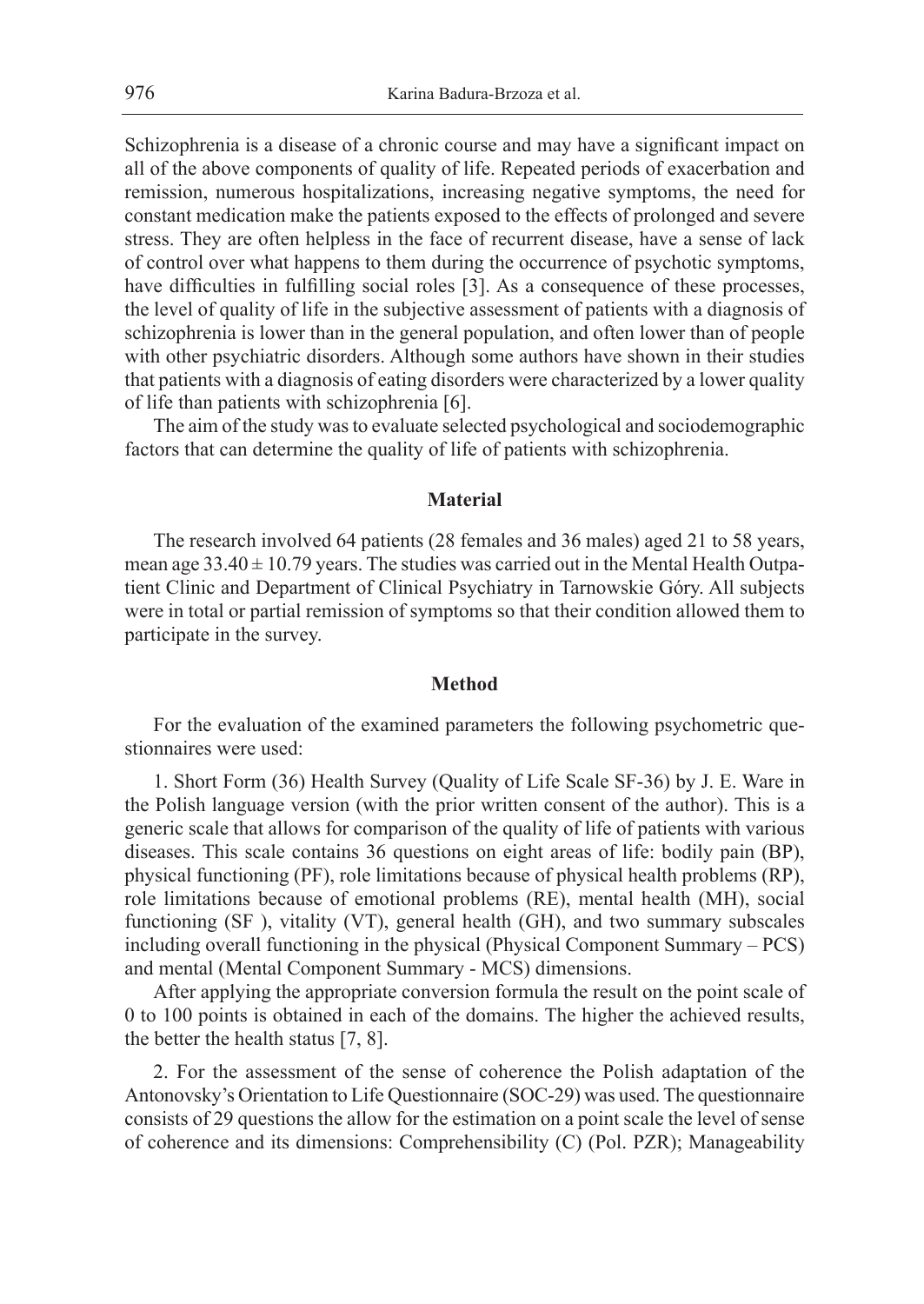(Ma) (Pol. PZ); Meaningfulness (Me) (Pol. PS). Total scoring of all three subscales gives a general sense of coherence. Obtaining a high result indicates a strong sense of coherence [9, 10].

3. Assessment of mental status was done with the Positive and Negative Syndrome Scale (PANSS), which consists of three subscales including positive symptoms assessment (P), negative symptoms assessment (N), and the general scale (G). The range of points for the whole scale is between 30 and 210 [11].

4. Intensity of depressive symptoms was assessed with the Calgary Depression Scale (CDS). This scale has been constructed as a tool specifically designed to evaluate depressive symptoms in schizophrenia, and consists of nine items evaluated in the scoring from 0 to 3 points [12, 13].

5. Moreover, the Acceptance of Illness Scale (AIS) by Felton et al compiled by Z. Juczyński was used. The scale consists of 8 statements expressing certain difficulties and limitations caused by the illness, it ranges from 8 to 40 points. A low score indicates lack of acceptance and of adjustment to the illness, and a strong sense of mental discomfort. On the other hand, a high result indicates own acceptance of the condition which manifests itself in a lack of negative emotions associated with the illness [14].

6. Socio-demographic data were collected using a socio-demographic data questionnaire developed by the authors. Statistical analysis of data was performed using multiple regression test. The level of significance assumed as statistically significant was  $p \le 0.05$ .

#### **Results**

#### Assessment of the studied population

Of all the respondents 5 patients lived alone, functioning without the help of closest family, only 16 people remained in partner relationships, the other were of free status, but lived with their families, especially with parents. The most common comorbidities were hypertension and hypothyroidism (19% of patients), in the remaining respondents there was no coexisting disease. Eighteen people remained professionally active. The duration of the disease in individual patients in the studied group ranged from 1 to 26 years (mean 9.59  $\pm$  8.49) and the number of hospitalization was 0-22 (mean 5.45  $\pm$ 5.49). 4 respondents reported higher education level, 32 – secondary, others had occupational or primary education. The mean BMI score in the studied group was  $28.81 \pm$ 4.66. Most of the participants received atypical drugs, such as: risperidone, olanzapine, qetiapne, amisulpride, aripiprazole. Several people were treated with combined therapy, in addition to atypical drugs also taking older generation drugs, mainly perphenazine, pernazinum, haloperidol. Patients have reported side effects such as hands shaking, acathisia, sleepiness, weight gain. Only 6 people not reported any side effects.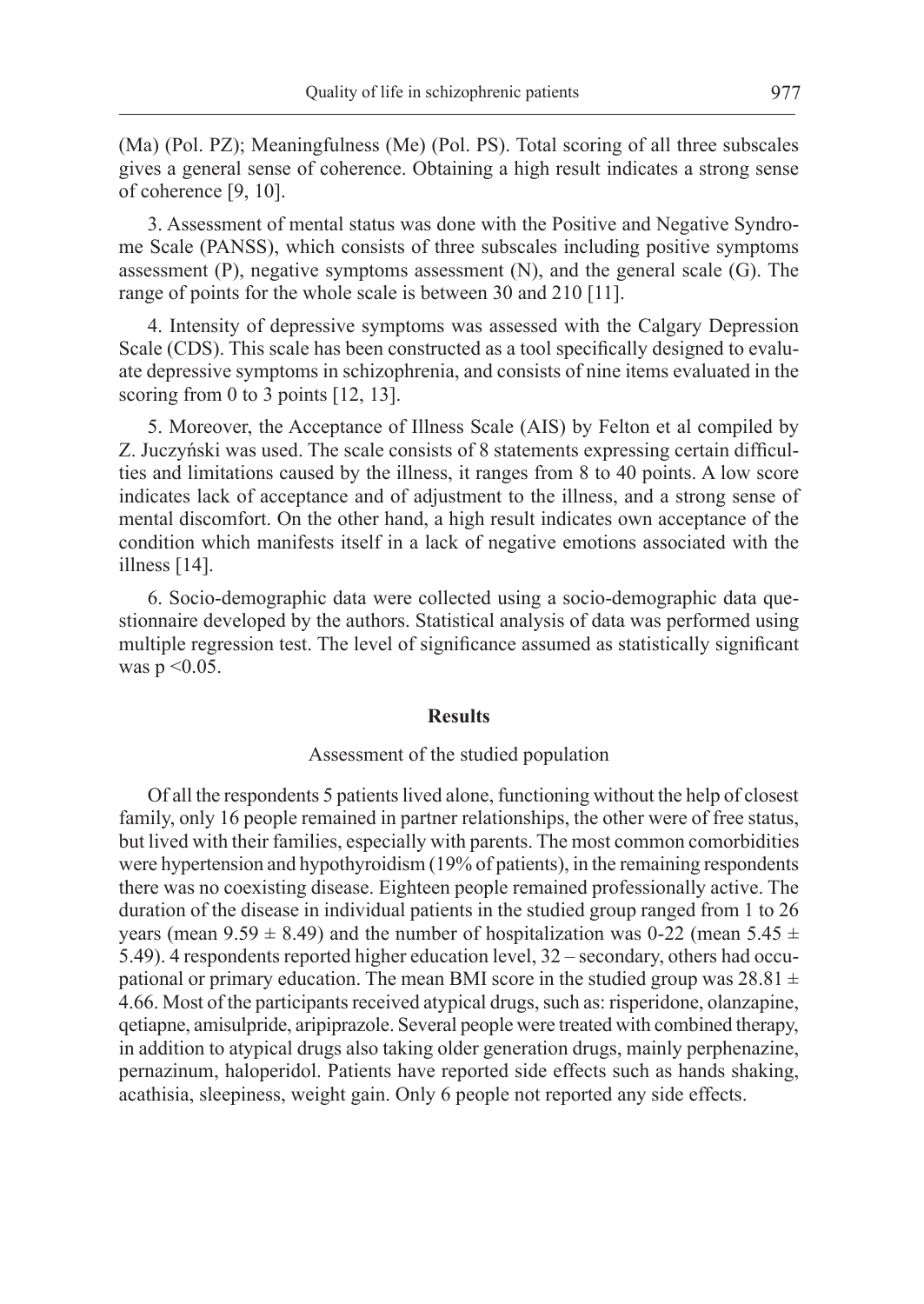#### Quality of Life (SF-36)

In the assessment with SF-36 scale the mean scores obtained in the PCS subscale were  $42.91 \pm 11.94$  points and in MCS subscale  $35.26 \pm 10.81$  points.

#### Sense of coherence (SOC-29)

The SOC mean score in the studied group was  $31.40 \pm 110.037$  points, and in particular subscales  $PZR - 36.71 \pm 11.16$  points,  $PZ - 38.25 \pm 13.01$  points,  $PS - 35.42$  $\pm$  11.08 points.

#### Depression (CDS)

The mean score on the Calgary Depression Scale (CDS) achieved by the patients was  $4.12 \pm 2.92$  points

### Symptoms of schizophrenia (PANSS)

In the PANSS scale the participants obtained  $70.89 \pm 16.71$  points. Mean scores in the respective subscales were: in the positive symptoms subscale  $15.03 \pm 5.88$  points, negative – 30.28  $\pm$  8.04 points and in the general subscale 25.57  $\pm$  8.29 points.

### Acceptance of the illness (AIS)

In the AIS patients obtained from 8 to 34 points, with the mean result  $18.00 \pm$ 9.01 points.

The influence of the examined parameters on quality of life

In order to reduce the number of statistical calculations in the analysis of quality of life and of the examined parameters, only the summary scores of the SF-36 scale in the PCS subscales (quality of life related to the functioning in the physical dimension) and the MCS (quality of life associated with mental state) were taken into account.

In the performed analyzes negative correlation between the assessment of the quality of life in the PCS subscale with the result of the measurement of negative symptoms (PANNS-N) and the number of years of illness and number of hospitalizations was indicated. There was no correlation found between the result in MCS subscale and the following factors: age, gender, education, professional activity, social support, comorbidity of schizophrenia with other diseases, the number of years of illness, number of hospitalizations, the occurrence of side effects of the medication and the severity of symptoms in the PANSS scale. However, negative correlation was indicated between the results of the two subscales of SF-36 (MCS and PCS) and the score of Calgary Depression Scale (CDS) with the positive correlation with the results achieved in the questionnaire on sense of coherence (SOC) and in the acceptance of illness scale (AIS). The results are shown in Table 1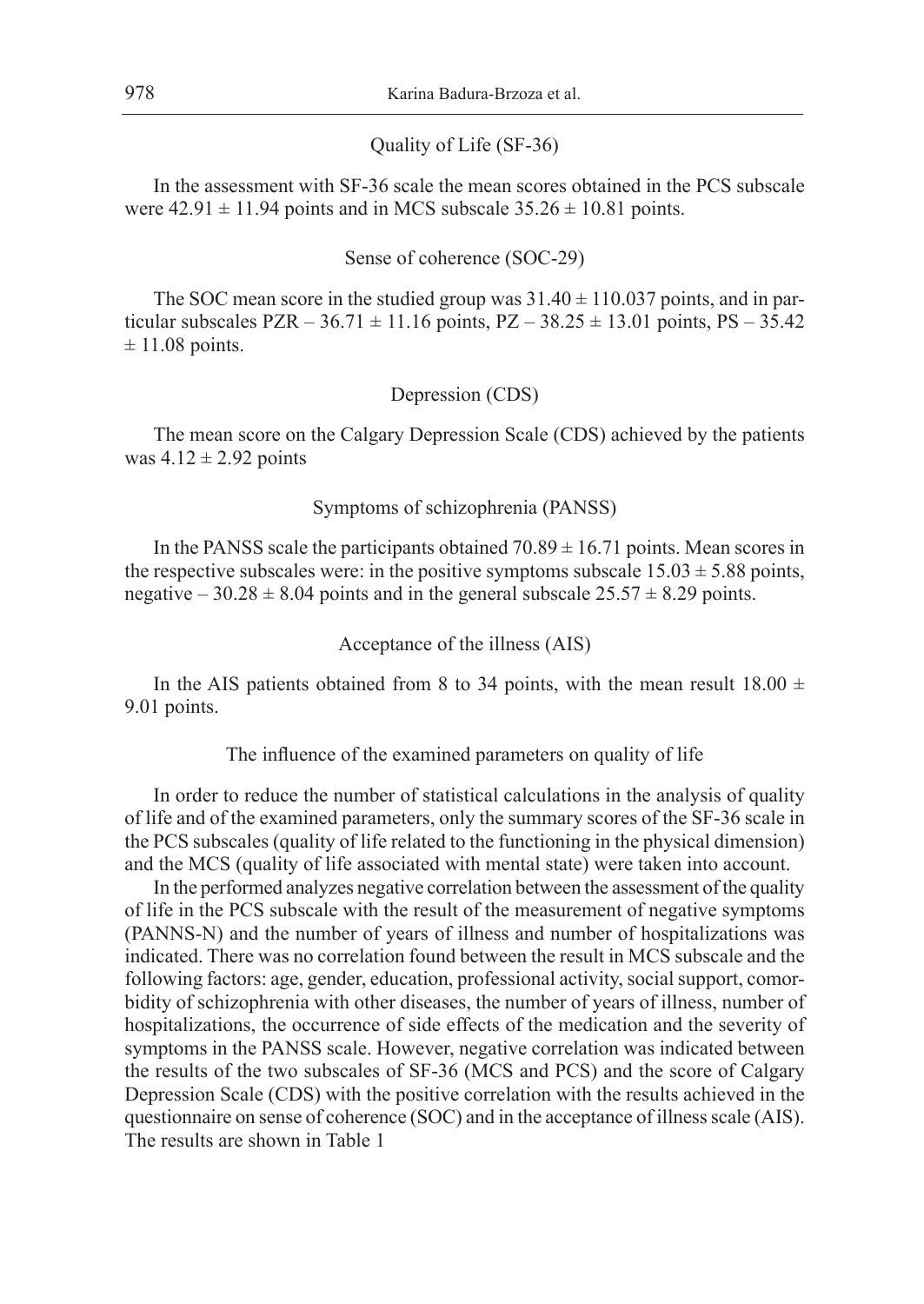| Variables                       | Results of the quality of life scale SF-36 |        |              |       |
|---------------------------------|--------------------------------------------|--------|--------------|-------|
|                                 | Subscale PCS                               |        | Subscale MCS |       |
|                                 | <b>Beta</b>                                | р      | <b>Beta</b>  | р     |
| Age                             | $-0.15$                                    | 0.47   | 0.32         | 0.06  |
| Marital status                  | 2.00                                       | 0.27   | 2.42         | 0.35  |
| Education                       | $-7.41$                                    | 0.07   | 0.25         | 0.95  |
| Professional activity           | 6.15                                       | 0.21   | $-0.86$      | 0.85  |
| Years of illness                | $-0.58$                                    | 0.02   | 0.29         | 0.2   |
| Number of hospitalizations      | $-1.37$                                    | 0.0001 | $-0.53$      | 0.14  |
| Side effects of the medications | 3.33                                       | 0.71   | 13.18        | 0.09  |
| Comorbidity of other diseases   | $-8.83$                                    | 0.1    | $-0.40$      | 0.94  |
| Severity of symptoms PANSS      | $-0.16$                                    | 0.23   | $-0.1$       | 0.42  |
| Positive symptoms PANSS-P       | $-0.29$                                    | 0.46   | $-0.42$      | 0.25  |
| Negative symptoms PANSS-N       | $-0.88$                                    | 0.0001 | $-0.07$      | 0.79  |
| General symptoms PANSS-G        | 0.30                                       | 0.25   | $-0.12$      | 0.61  |
| Sense of coherence SOC          | 0.23                                       | 0.0001 | 0.15         | 0.01  |
| Acceptance of the illness AIS   | 1.20                                       | 0.0001 | 0.90         | 0.006 |
| Depressive symptoms CDS         | $-2.12$                                    | 0.002  | $-1.80$      | 0.04  |
| Body mass index BMI             | $-0.99$                                    | 0.06   | 0.15         | 0.75  |

Table 1. **The relationship of quality of life measured by PCS and MCS subscales of the SF-36 scale with the selected parameters characterizing the studied group**

(p – value of the significance level, Beta – regression coefficient

# **Discussion**

In numerous studies conducted so far on the quality of life of patients suffering from schizophrenia, the focus was on various factors that affect the results of the assessment of quality of life, such as demographic variables, clinical ones (assessment of mental status, duration of illness, treatment, number of hospitalizations, type of drugs used), level of social functioning (social activity, performed social roles, employment), attitudes towards the disease, forms of therapy and care. [5] In the following study a negative relationship between the duration of illness in years and the number of hospitalizations and the physical dimension of quality of life (PCS) was indicated. However, there was found no effect of any of the sociodemographic variables on the mental component of quality of life (MCS). Similar results were obtained by Chądzyńska et al. In the studies carried out by them none of these factors affected the quality of life [5]. In turn, Jarema et al in their studies found a negative correlation between quality of life and the age of patients and duration of hospitalization [15, 16, 17], and positive correlation between the assessment of quality of life and education [18], whereas the impact of side effects of neuroleptics on the assessment of the quality of life was not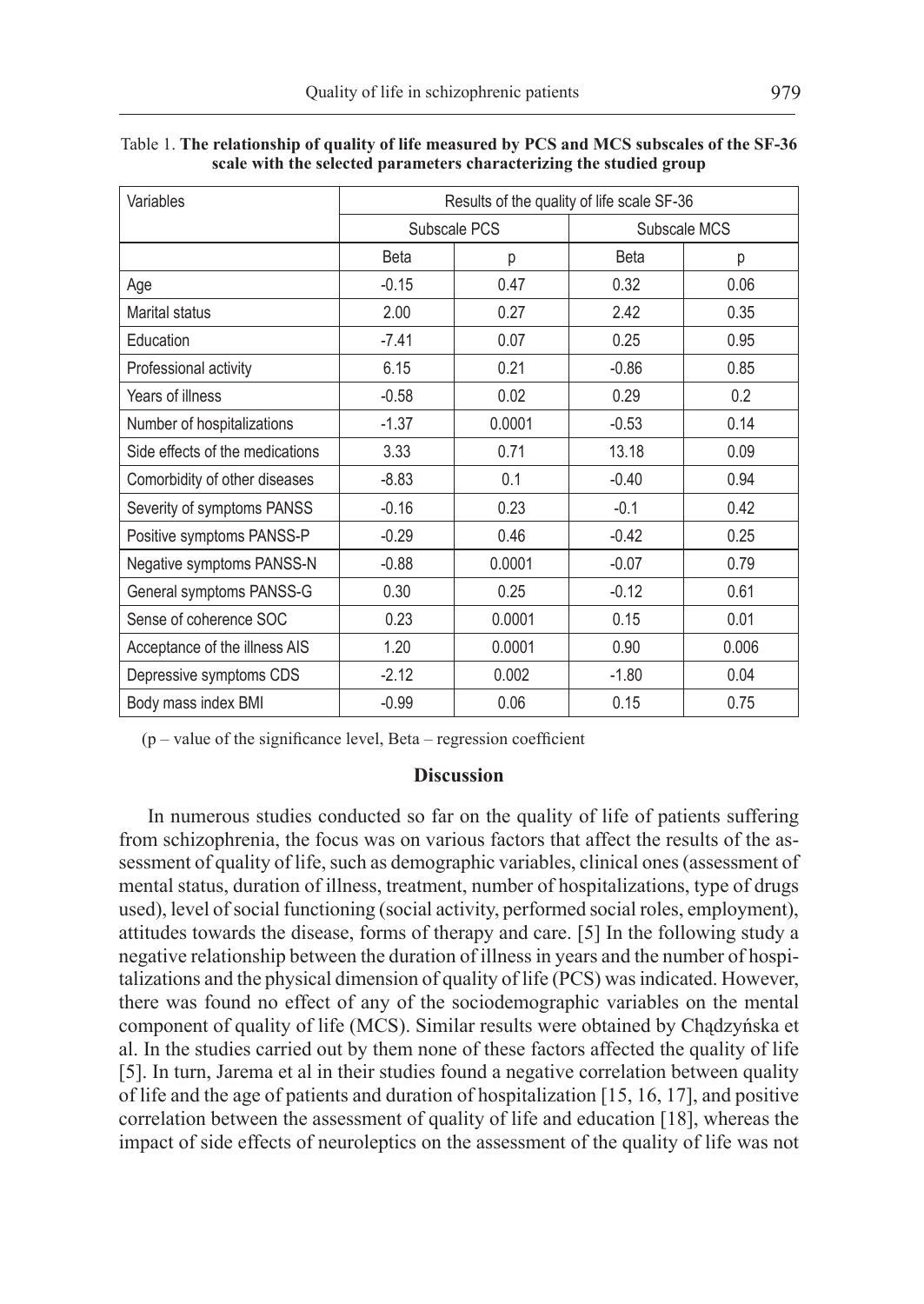found, as in the present study. Perhaps this is due to the fact that most of the patients who took part in our study had taken atypical drugs and did not have intensified side effects [16, 18]. However, Yamauchi et al in their studies demonstrated the correlation between quality of life and extrapyramidal symptoms [19]. In our study BMI affected neither the physical dimension (PCS) nor the mental one (MCS) of the quality of life, although the relationship with the physical dimension was close to statistically significant value ( $p = 0.06$ ). Strassing et al reported in their study the effect of BMI on the physical component of quality of life [20]. Perhaps this is due to the fact that the average BMI of patients who participated in the mentioned above study was 32.8  $\pm$  7.8, and the value was higher than that achieved in our study patients (28  $\pm$  4.66). Some authors emphasize that socio-demographic factors have little effect on quality of life, while psychopathological symptoms can significantly affect the assessment of the quality of life [21, 22]. In our study only negative symptoms assessed with PANSS Negative Syndrome Scale negatively affected physical dimension of quality of life. The studies by Chądzyńska demonstrated the impact of general symptoms assessed with PANSS on the quality of life [5, 15]. In Yamauchi studies both positive and negative symptoms correlated with the assessment of quality of life [19]. It should be noted that the assessment of the quality of life done by the patients is in fact their subjective impression and in the course of our research patients were in a state of at least partial remission of symptoms, so perhaps this is the reason for association of negative symptom ,which are more difficult to respond to treatment and are often more settled and unpleasant for the patient, with quality of life. However, a significant impact on quality of life in both physical and mental dimension had a sense of coherence and the degree of acceptance of the disease. The influence of the personality variable which is sense of coherence on the intensity of psychopathological symptoms and on the assessment of the quality of life also demonstrated in their research Bengtsson-Tops and Hansson [23]. They also concluded that factors such as better social support and psycho-education may improve the level of understanding of the world and symptoms and make the events more understandable and predictable. The above-mentioned components of feeling of coherence affect its overall value, which in turn affects the assessment of the of the quality of life.

Each chronic disease significantly affects the current way of life, threatens the core values, human life and health, the performance of current social roles, and the possessed conception of the world and identity. The process of adaptation to the disease is regarded as a re-adaptation to a new situation. The search for sense and meaning of the disease, as well as its causes and impact on patient's life fosters the belief that we can influence the events, and thus control over life. Only those who are able to treat the disease as a challenge can make an effort to struggle with it, and this promotes the activity aimed to regain health. Lack of these skills leads to negative emotions, disappointment, dissatisfaction and may cause symptoms of depression [24]. Greater degree of acceptance of the disease may have a significant impact on the assessment of quality of life, just as it can be affected by depressive symptoms. Patients exhibiting depressive symptoms achieved lower scores in both the physical (PCS) and mental (MCS) functioning scales. Poorer quality of life among depressed patients also de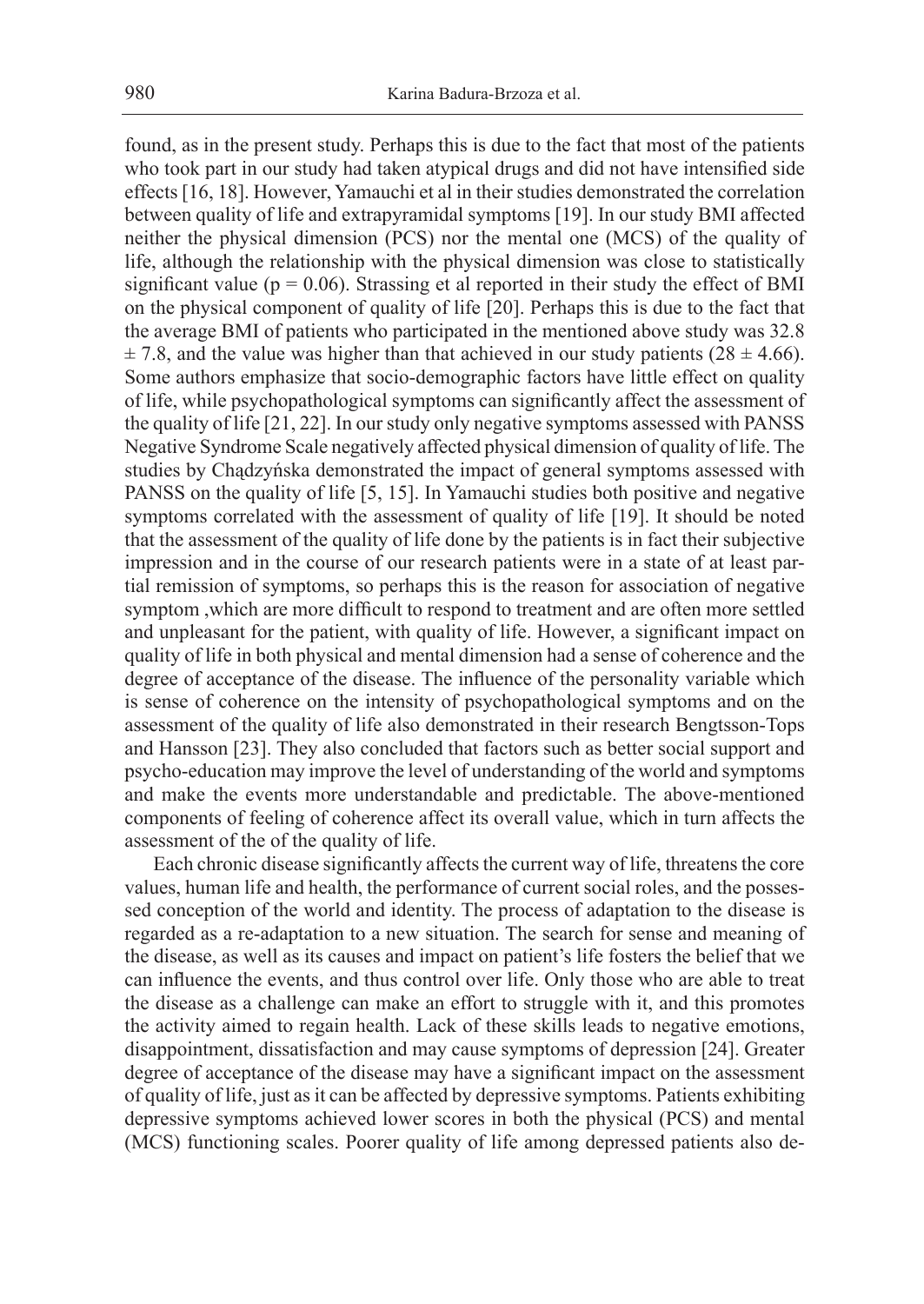monstrated in their studies other authors [15, 19, 25]. Depressive symptoms, just like the psychotic symptoms or the negative ones, can strongly influence the quality of life of patients with schizophrenia [15].

# **Conclusions**

- 1. The assessment of the quality of life among patients with schizophrenia may be affected by such factors as the degree of acceptance of the illness, sense of coherence, and the presence of depressive symptoms.
- 2. Measures to improve the level of acceptance of the illness, strengthening the sense of coherence and treatment of depressive symptoms may improve the quality of life of patients with schizophrenia.

# **References**

- 1. Lehman AF. *Quality of life interview for the chronically mentally ill*. Eval. Program Plann. 1998; 11: 51–62.
- 2. Lehman AF. *The effects of psychiatric symptoms on quality of life assessments among the chronical mentally ill*. Eval. Program Plann. 1983; 6: 143–151.
- 3. Kasperek B, Spiridonow K, Meder J. *Jakość życia osób przewlekle chorych z rozpoznaniem schizofrenii.W: Meder J. red. Rehabilitacja przewlekle chorych psychicznie*. Kraków: Biblioteka Psychiatrii Polskiej; 2000. s. 51–63.
- 4. Kasperek B, Spiridonow K, Chadzyńska M, Meder J. *Jakość życia chorych na schizofrenię a umiejętność rozwiązywania problemów związanych z chorobą-porównanie grup pacjentów uczestniczących w treningu behawioralnym i psychoedukacji*. Psychiatr. Pol. 2002; 5: 717-730.
- 5. Chądzyńska M, Kasperek B, Medre J, Spiridonow K. *Jakość życia osób przewlekle chorych na schizofrenię w ocenie ich samych i ich rodzin.* Psychiatr. Pol. 2002; 5: 703–715.
- 6. Gonzalez N, Padierna A,Quintana J, Horcajo M. *Quality of life in patients with eating disorders*. Gac. Sanit. 2001; 15 (1): 18–24.
- 7. Ware JE Jr. SF-36 *Health survey manual and interpretation guide*. Boston: The Health Institute, New England Medical Center; 1993.
- 8. Ware JE Jr, Kosinski MA. SF-36 *Physical and mental health summary scales: a manual for users of version 1, second edition*. Lincoln, RI: QualityMetric; 2001.
- 9. Antonovsky A. *Rozwikłanie tajemnicy zdrowia. Jak sobie radzić ze stresem i nie zachorować*. Warszawa: Instytut Psychiatrii i Neurologii; 1995.
- 10. Antonovsky A. *The life cycle, mental, health and sense of coherence*. Isr. J. Psychiatry Res. 1985; 22: 273–280.
- 11. Kay SR, Fiszbein A, Opler LA. *The positive and negative syndrome scale (PANSS) for schizophrenia*. Schizophr. Bull.1987; 13: 261–276.
- 12. Addington D, Addington J, Matiacka-Tyndale E. *Assessing depression in schizophrenia: the Calgary Depression Scale*. Br. J. Psychiatry 1993; 163 (supl. 22): 39–44.
- 13. Szafrański T. *Skala Calgary do oceny depresji w schizofrenii*. Post. Psych. Neurol. 1997; 6: 333–343.
- 14. Juczyński Z. *Narzędzia pomiaru w promocji i psychologii zdrowi*a. Warszawa: Pracownia Testów Psychologicznych PTP; 2001.